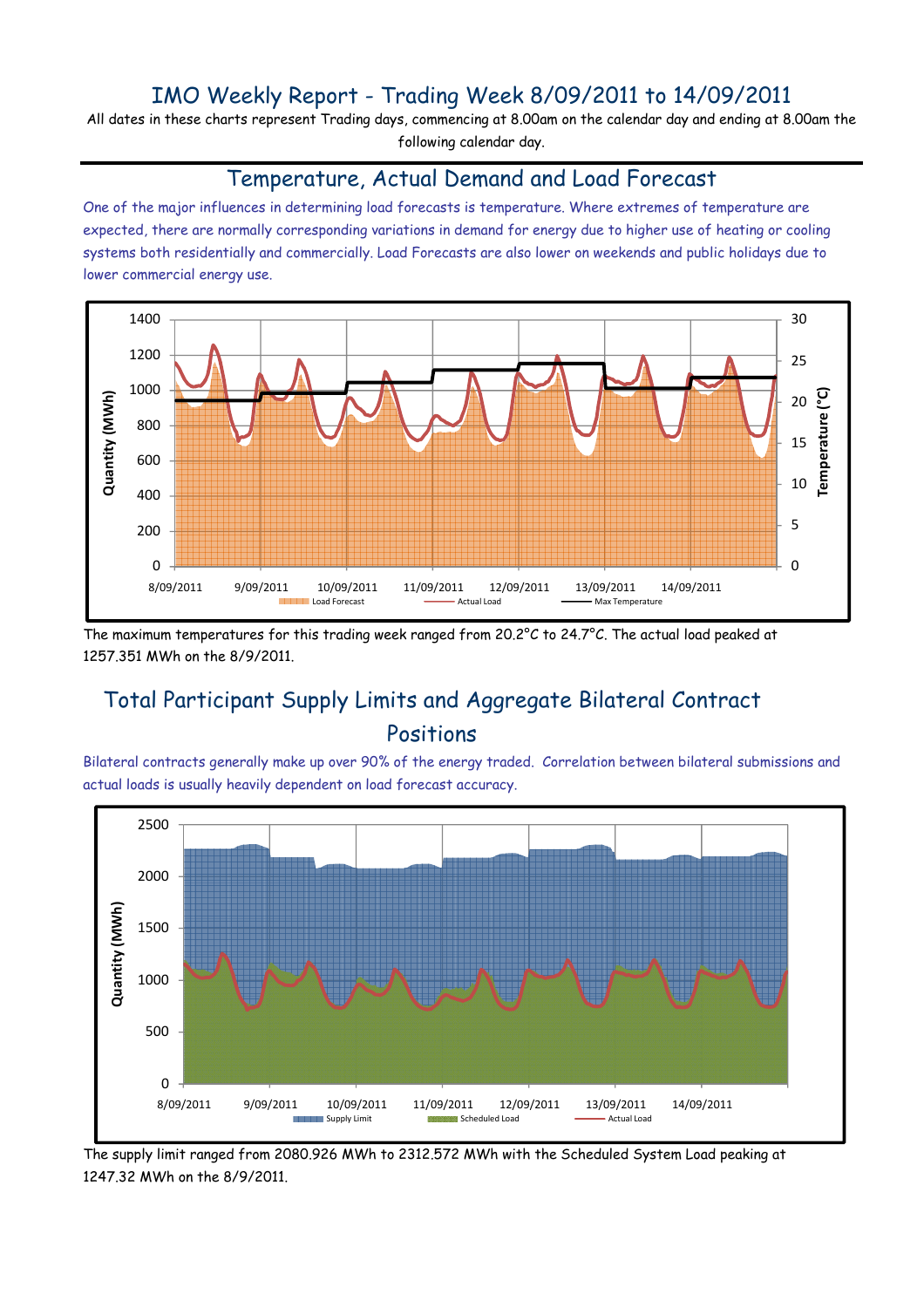### Net Balancing Market Trades

Bilateral contracts and STEM trading are generally based on the forecast energy requirements of Participants. When the forecast requirements are higher or lower than the actual requirements for a day, this Market energy must be bought and sold in the balancing mechanism. This graph shows the estimated net balancing trades.



The majority of the balancing activity this week occurred within Balancing Supply. The maximum balancing demand for the week reached 21.219 MWh on the 9/9/2011. The maximum balancing supply for the week reached -239.393 MWh on the 12/9/2011.

## Total Traded Energy

This chart represents a comparison between the total net energy that is traded in Bilateral Contracts, the STEM and the balancing mechanism. Balancing Supply represents cases in which the total contract position is greater than the demand and customers must supply energy back to balancing. Balancing Demand represents cases in which the total contract position is less than the demand and customers must purchase energy from balancing.



Total balancing supply equalled -40060.88 MWh whereas total balancing demand equalled 21.22 MWh. The Total STEM Traded quantity was 16838.278 MWh, with the STEM Clearing Quantity ranging between 9.992 MWh and 166.574 MWh.